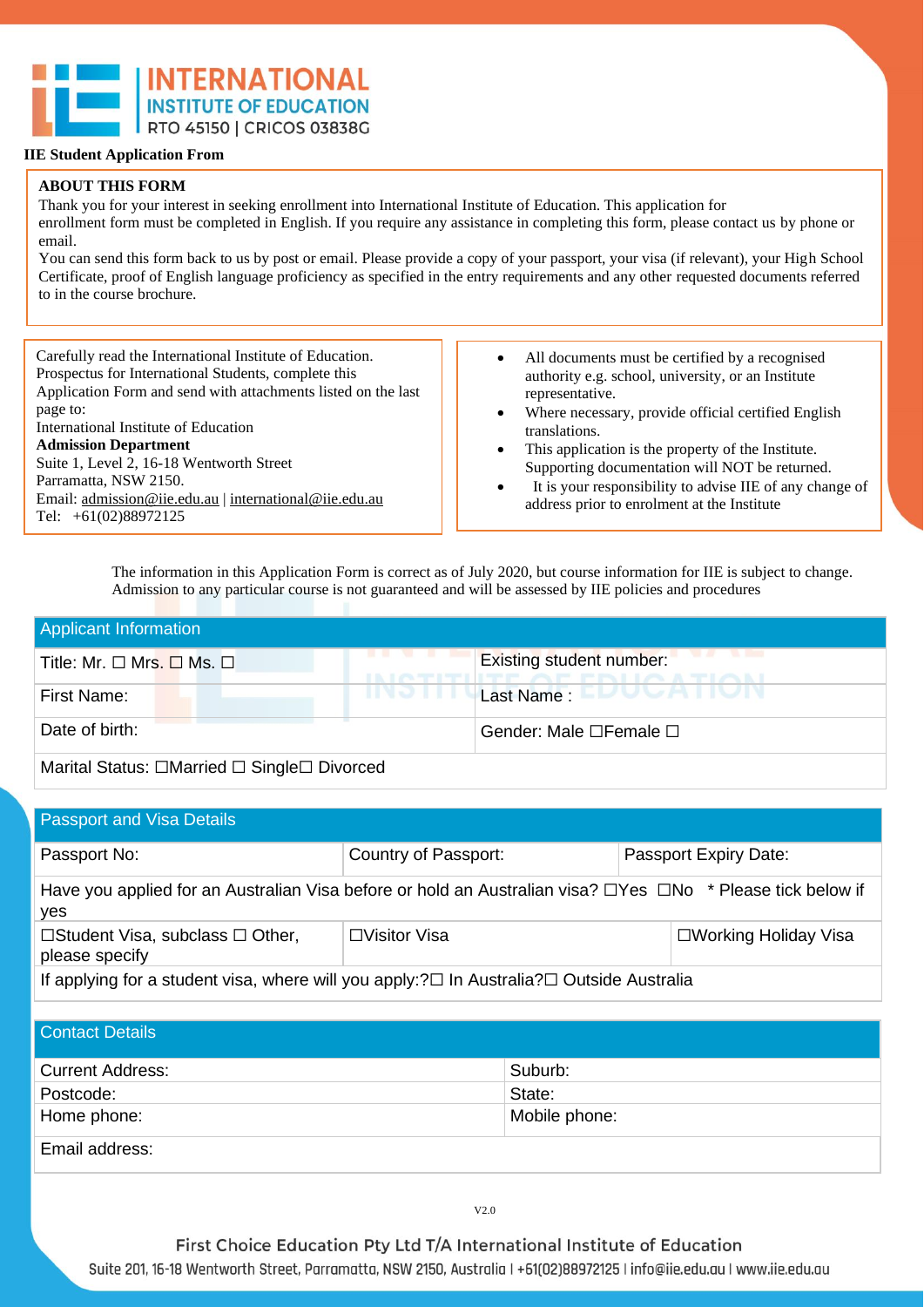|                                                                                                                                                                                                                                                                                                                                                                                                                                                                                                                                                                                                                                                                                                                                                                                                                                                                                                                                                                                                                                       | <b>ENROLMENT INFORMATION</b>                                                                     |  |                                                                                            |  |
|---------------------------------------------------------------------------------------------------------------------------------------------------------------------------------------------------------------------------------------------------------------------------------------------------------------------------------------------------------------------------------------------------------------------------------------------------------------------------------------------------------------------------------------------------------------------------------------------------------------------------------------------------------------------------------------------------------------------------------------------------------------------------------------------------------------------------------------------------------------------------------------------------------------------------------------------------------------------------------------------------------------------------------------|--------------------------------------------------------------------------------------------------|--|--------------------------------------------------------------------------------------------|--|
| Course 1                                                                                                                                                                                                                                                                                                                                                                                                                                                                                                                                                                                                                                                                                                                                                                                                                                                                                                                                                                                                                              |                                                                                                  |  |                                                                                            |  |
| Course 2                                                                                                                                                                                                                                                                                                                                                                                                                                                                                                                                                                                                                                                                                                                                                                                                                                                                                                                                                                                                                              |                                                                                                  |  |                                                                                            |  |
| Course 3                                                                                                                                                                                                                                                                                                                                                                                                                                                                                                                                                                                                                                                                                                                                                                                                                                                                                                                                                                                                                              |                                                                                                  |  |                                                                                            |  |
| Campus<br>Location                                                                                                                                                                                                                                                                                                                                                                                                                                                                                                                                                                                                                                                                                                                                                                                                                                                                                                                                                                                                                    | $\Box$ IIE Main Campus<br>S1, L2, 16 Wentworth Street, Parramatta<br>NSW 2150, Australia         |  | $\Box$ IIE Tasmania Campus<br>Level 1, 116 Bathurst Street, Hobart,<br>TAS 7000, Australia |  |
| Intake Date                                                                                                                                                                                                                                                                                                                                                                                                                                                                                                                                                                                                                                                                                                                                                                                                                                                                                                                                                                                                                           | □January □February□ April□ May□ July□ August □October □November                                  |  |                                                                                            |  |
|                                                                                                                                                                                                                                                                                                                                                                                                                                                                                                                                                                                                                                                                                                                                                                                                                                                                                                                                                                                                                                       | Are you applying for any of the above courses as a concurrent study option? $\Box$ Yes $\Box$ No |  |                                                                                            |  |
|                                                                                                                                                                                                                                                                                                                                                                                                                                                                                                                                                                                                                                                                                                                                                                                                                                                                                                                                                                                                                                       | Are you transferring from another provider? $\Box$ Yes $\Box$ No                                 |  |                                                                                            |  |
| Have you completed 6 months of your principal course with your current provider? $\square$ Yes $\square$ No<br>IIE does not enroll a student from another provider who is transferring to IIE without completing 6 months of<br>their principal course from their current provider unless the student has been released by the provider or<br>except.<br>□the original registered provider has ceased to be registered or the course in which the student is enrolled has<br>ceased to be registered.<br>$\Box$ the original registered provider has provided a written letter of release.<br>□the original registered provider has had a sanction imposed on its registration by the Australian Government<br>or state or territory government that prevents the student from continuing his or her principal course; or<br>□any government sponsor of the student considers the change to be in the student's best interest and has<br>provided written support for that change.<br>*Please tick one that applies to your condition |                                                                                                  |  |                                                                                            |  |
| <b>Campus Location</b>                                                                                                                                                                                                                                                                                                                                                                                                                                                                                                                                                                                                                                                                                                                                                                                                                                                                                                                                                                                                                | IIE MAIN CAMPUS: Suite 1, Level 2, 16-18 Wentworth St, Parramatta, NSW 2150.                     |  |                                                                                            |  |
|                                                                                                                                                                                                                                                                                                                                                                                                                                                                                                                                                                                                                                                                                                                                                                                                                                                                                                                                                                                                                                       |                                                                                                  |  |                                                                                            |  |
| <b>OSHC</b>                                                                                                                                                                                                                                                                                                                                                                                                                                                                                                                                                                                                                                                                                                                                                                                                                                                                                                                                                                                                                           |                                                                                                  |  |                                                                                            |  |
|                                                                                                                                                                                                                                                                                                                                                                                                                                                                                                                                                                                                                                                                                                                                                                                                                                                                                                                                                                                                                                       | Do you currently hold Overseas Student Health Cover (OSHC)? Yes□ No□                             |  |                                                                                            |  |
| Do you want the International Institute of Education to organise the Overseas Student Health Cover (OSHC) for<br>you? Yes□ No□ If yes, please specify your cover status: □ Single-Family□                                                                                                                                                                                                                                                                                                                                                                                                                                                                                                                                                                                                                                                                                                                                                                                                                                             |                                                                                                  |  |                                                                                            |  |
| Name of OSHC provider:                                                                                                                                                                                                                                                                                                                                                                                                                                                                                                                                                                                                                                                                                                                                                                                                                                                                                                                                                                                                                |                                                                                                  |  |                                                                                            |  |
| Start date:                                                                                                                                                                                                                                                                                                                                                                                                                                                                                                                                                                                                                                                                                                                                                                                                                                                                                                                                                                                                                           |                                                                                                  |  | <b>Expiration date</b>                                                                     |  |
| <b>Unique Student Identifier [USI]</b><br>From 1 January 2015, we International Institute of Education can be prevented from issuing you with a nationally recognised VET<br>qualification or statement of attainment when you complete your course if you do not have a Unique Student Identifier (USI). Also,<br>we are required to include your USI in the data we submit to NCVER. If you have not yet obtained a USI you can apply for it directly<br>at http://www.usi.gov.au/create-your-USI/ on computer or mobile device. Please note that if you would like to specify your gender as<br>'other' you will need to contact the USI Office for assistance                                                                                                                                                                                                                                                                                                                                                                     |                                                                                                  |  |                                                                                            |  |
| <b>USI</b>                                                                                                                                                                                                                                                                                                                                                                                                                                                                                                                                                                                                                                                                                                                                                                                                                                                                                                                                                                                                                            |                                                                                                  |  | □ I do not have USI Yet, I will apply for USI Via IIE.                                     |  |
|                                                                                                                                                                                                                                                                                                                                                                                                                                                                                                                                                                                                                                                                                                                                                                                                                                                                                                                                                                                                                                       |                                                                                                  |  |                                                                                            |  |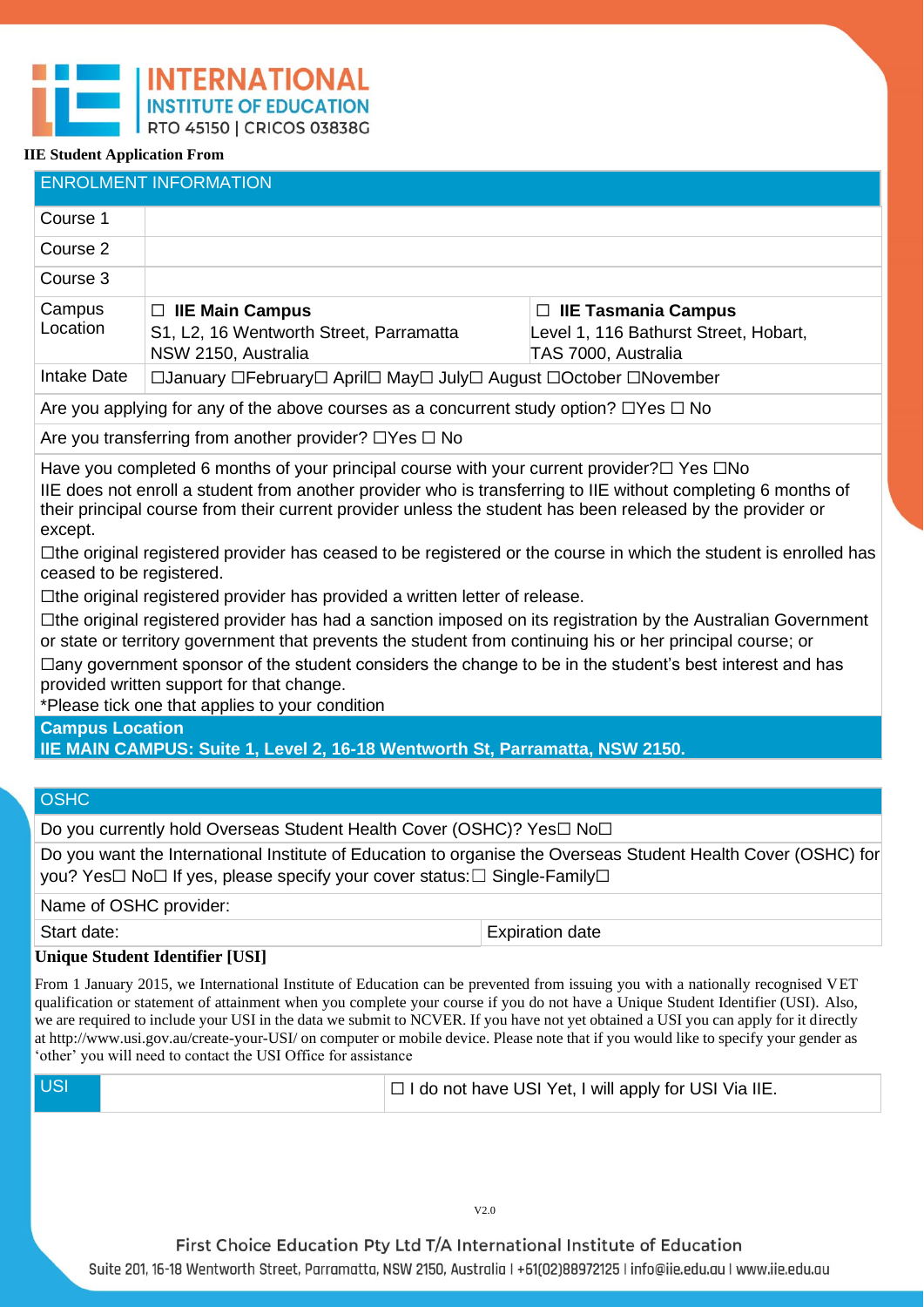| <b>Overseas Residential Address</b> |           |         |          |
|-------------------------------------|-----------|---------|----------|
| Address:                            |           | Suburb: |          |
| Province/State:                     | Postcode: |         | Country: |

| <b>Emergency Contact Address</b> |                |  |  |
|----------------------------------|----------------|--|--|
| Name:                            | Relationship:  |  |  |
| Address:                         | Email:         |  |  |
| Home Phone:                      | Mobile Number: |  |  |

| <b>Language and Cultural Diversity</b>                                                                               |                                                                |  |  |  |
|----------------------------------------------------------------------------------------------------------------------|----------------------------------------------------------------|--|--|--|
| Country of birth:                                                                                                    | Citizenship:                                                   |  |  |  |
| Is English your first language? $\Box Y \Box N$                                                                      |                                                                |  |  |  |
| If not, please indicate the English test you completed. IELTS/ PTE or other forms of English Test? $\Box$ Y $\Box$ N |                                                                |  |  |  |
| Registration number/ TRF No:                                                                                         | Date:                                                          |  |  |  |
| Listening:<br>Reading:<br>Average score:                                                                             | Writing:<br>Speaking:                                          |  |  |  |
| Do you speak a language other than English at home?                                                                  | □ No, English only                                             |  |  |  |
| If more than one language indicates the one that is spoken most often.                                               | $\Box$ Yes other; please specify:<br><b>ITIUTE OF EDI</b><br>. |  |  |  |
| Are you of Aboriginal or Torres Strait Islander origin?                                                              | $\square$ No                                                   |  |  |  |
| For persons of both Aboriginal and Torres Strait Islander origin, mark both 'Yes' boxes.                             | $\Box$ Yes, Aboriginal.                                        |  |  |  |
|                                                                                                                      | $\Box$ Yes, Torres Strait Islander                             |  |  |  |

| <b>Disability</b>                                                                       |                                             |    |
|-----------------------------------------------------------------------------------------|---------------------------------------------|----|
| Do you consider yourself to have a disability?                                          | $\Box$ Yes                                  |    |
|                                                                                         | $\Box$ No – go the question about schooling |    |
| If you indicated the presence of a disability,                                          | $\Box$ Hearing/deaf<br>11                   |    |
| impairment, or long-term condition, please select<br>the area(s) in the following list. | $\Box$ Physical                             | 12 |
| Review the disability supplement to help you<br>select the right area(s).               | $\Box$ Intellectual                         | 13 |
|                                                                                         | $\Box$ Learning                             | 14 |
|                                                                                         | $\Box$ Mental illness                       | 15 |
|                                                                                         | $\Box$ Acquired brain impairment            | 16 |
|                                                                                         | $\Box$ Vision                               | 17 |
|                                                                                         | $\Box$ Medical condition                    | 18 |
|                                                                                         | $\Box$ Other                                | 19 |
|                                                                                         |                                             |    |

**Schooling**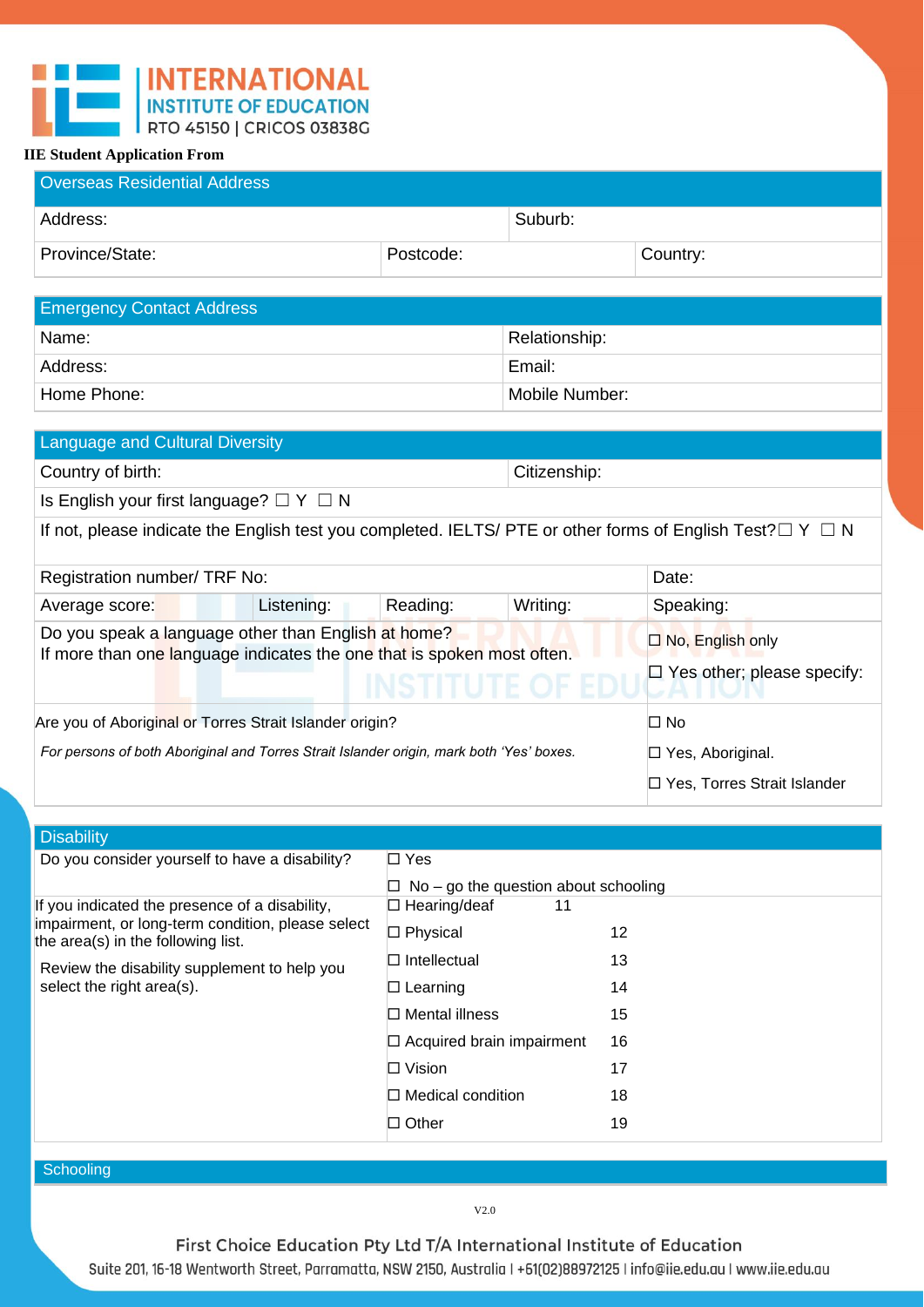| What is your highest COMPLETED school level?            | $\Box$ Year 12 or equivalent | 12 |
|---------------------------------------------------------|------------------------------|----|
| Tick ONE box only                                       | $\Box$ Year 11 or equivalent | 11 |
|                                                         | $\Box$ Year 10 or equivalent | 10 |
|                                                         | $\Box$ Year 9 or equivalent  | 09 |
|                                                         | $\Box$ Year 8 or below       | 08 |
|                                                         | $\Box$ Never attended school | 02 |
| Are you still enrolled in secondary or senior secondary | $\Box$ Yes                   |    |
| education?                                              | $\Box$ No                    |    |

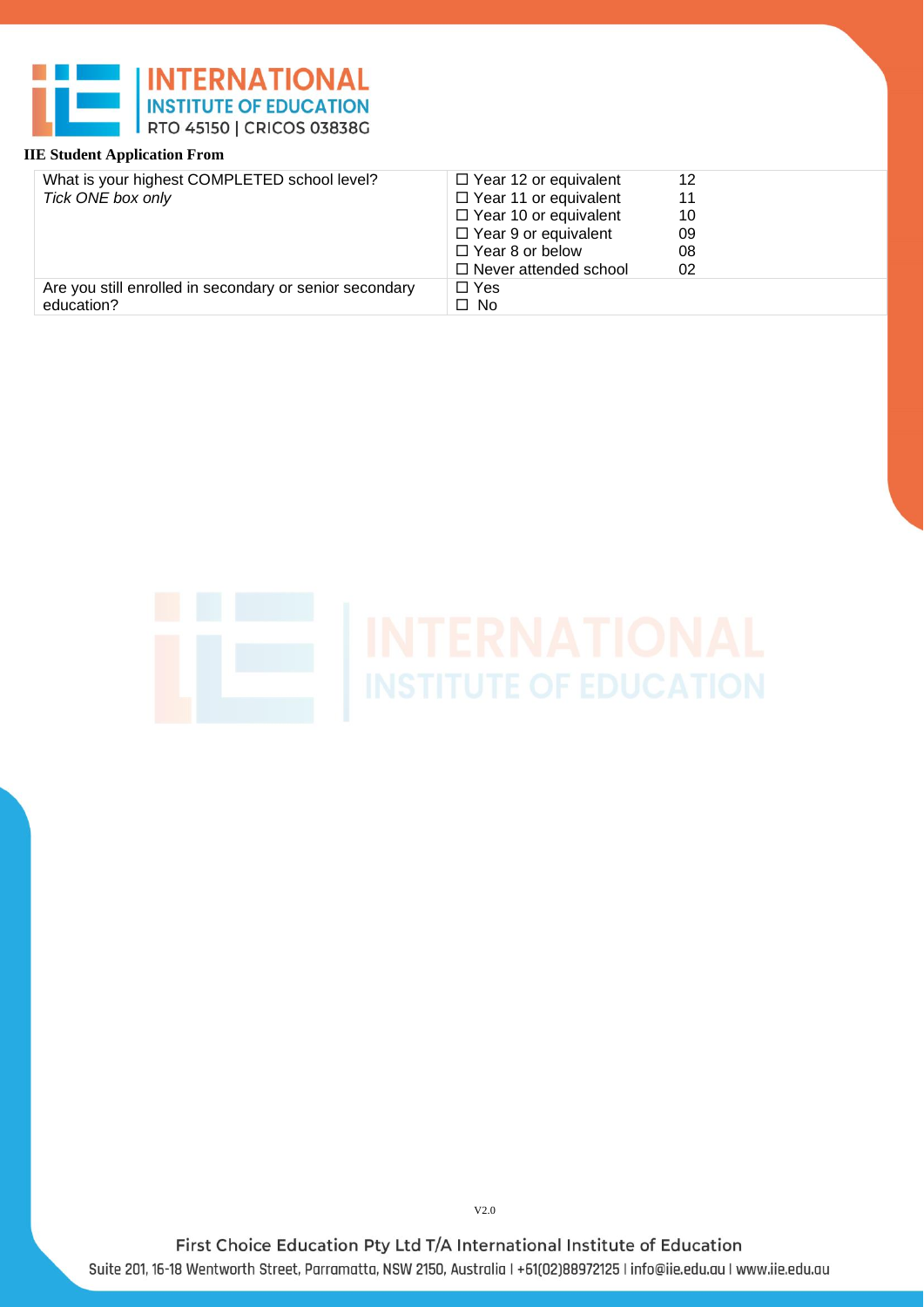| <b>Previous Qualification</b><br>*If you have more than two qualification, please attach details with application in a plain paper with verified or color scanned copy.                                                                                                                       |                 |                                                                                                                                                              |                                                   |                      |
|-----------------------------------------------------------------------------------------------------------------------------------------------------------------------------------------------------------------------------------------------------------------------------------------------|-----------------|--------------------------------------------------------------------------------------------------------------------------------------------------------------|---------------------------------------------------|----------------------|
| <b>Qualification 1</b>                                                                                                                                                                                                                                                                        |                 | <b>Qualification 2</b>                                                                                                                                       |                                                   |                      |
| <b>Qualification name:</b>                                                                                                                                                                                                                                                                    |                 | <b>Qualification name:</b>                                                                                                                                   |                                                   |                      |
| Name of institution:                                                                                                                                                                                                                                                                          |                 | Name of institution                                                                                                                                          |                                                   |                      |
| Country:                                                                                                                                                                                                                                                                                      |                 | Country:                                                                                                                                                     |                                                   |                      |
| Year completed:                                                                                                                                                                                                                                                                               |                 | Year completed:                                                                                                                                              |                                                   |                      |
| <b>Qualification name:</b>                                                                                                                                                                                                                                                                    |                 | <b>Qualification name:</b>                                                                                                                                   |                                                   |                      |
| <b>Employment Information</b>                                                                                                                                                                                                                                                                 |                 |                                                                                                                                                              |                                                   |                      |
| Of the following categories, which BEST describes your current employment status? (Tick ONE box only)                                                                                                                                                                                         |                 |                                                                                                                                                              |                                                   |                      |
| $\Box$ Full-time employee                                                                                                                                                                                                                                                                     |                 | $\Box$ Part-time employee                                                                                                                                    | $\square$ Self-employed – not<br>employing others |                      |
| $\square$ Self-employed – employing others                                                                                                                                                                                                                                                    | family business | $\square$ Employed – unpaid worker in a                                                                                                                      | $\Box$ Unemployed – seeking full-<br>time work    |                      |
| $\Box$ Unemployed – seeking part-time work                                                                                                                                                                                                                                                    | employment      | $\Box$ Not employed – not seeking                                                                                                                            | □Not Specified                                    |                      |
| Please attach a copy of your resume. Ensure you provide your employment history starting with the latest on the top                                                                                                                                                                           |                 |                                                                                                                                                              |                                                   |                      |
| <b>Study Reason</b>                                                                                                                                                                                                                                                                           |                 |                                                                                                                                                              |                                                   |                      |
| Of the following categories, select the one which BEST<br>describes the main reason you are undertaking this<br>course/traineeship/ apprenticeship<br>(Tick ONE box only)                                                                                                                     |                 | $\square$ To get a job<br>$\Box$ To develop my existing business<br>$\Box$ To start my own business<br>$\square$ To try for a different career               |                                                   | 01<br>02<br>03<br>04 |
|                                                                                                                                                                                                                                                                                               |                 | $\Box$ To get a better job or promotion                                                                                                                      |                                                   | 05                   |
|                                                                                                                                                                                                                                                                                               |                 | $\Box$ It was a requirement of my job                                                                                                                        |                                                   | 06                   |
|                                                                                                                                                                                                                                                                                               |                 | $\Box$ I wanted extra skills for my job                                                                                                                      |                                                   | 07                   |
|                                                                                                                                                                                                                                                                                               |                 | $\Box$ To get into another course of study                                                                                                                   |                                                   | 08                   |
|                                                                                                                                                                                                                                                                                               |                 | $\Box$ For personal interest or self-development                                                                                                             |                                                   | 12                   |
|                                                                                                                                                                                                                                                                                               |                 | $\Box$ To get skills for community/voluntary work                                                                                                            |                                                   | 13                   |
|                                                                                                                                                                                                                                                                                               |                 | $\Box$ Other reasons                                                                                                                                         |                                                   | 11                   |
| <b>RPL and Credit Transfer</b>                                                                                                                                                                                                                                                                |                 |                                                                                                                                                              |                                                   |                      |
| Please complete this section if you believe you are eligible to<br>want to apply for a credit transfer for the following unit/s:<br>apply for Recognition of Prior (RPL) or for credit transfer.                                                                                              |                 |                                                                                                                                                              |                                                   |                      |
| Please note, applying for this will impact your course duration so<br>bear in mind that if this is approved then your course duration will be<br>less than the time outlined on the course brochure. Depending on<br>the amount that your course is reduced your fees may also be<br>reduced. |                 | I want to apply for RPL for the following unit/s:                                                                                                            |                                                   |                      |
|                                                                                                                                                                                                                                                                                               |                 | If applying for a credit transfer, please attach a certified copy<br>of the Statement of Attainment or Record of Results and<br>Qualification for each unit. |                                                   |                      |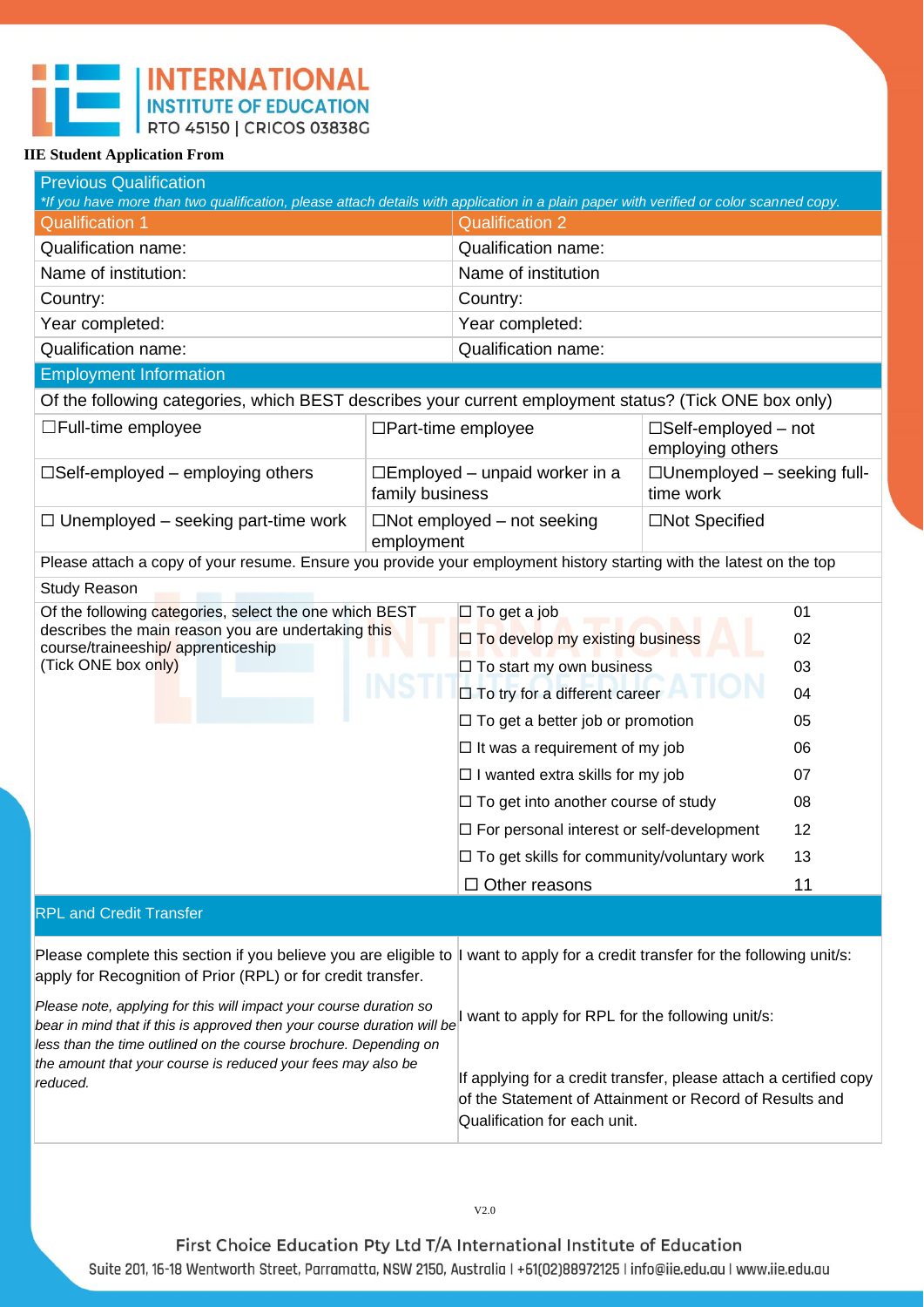| <b>Agent Details</b>     |                                                  |          |  |                        |  |
|--------------------------|--------------------------------------------------|----------|--|------------------------|--|
| Agent Organisation Name: |                                                  | Address: |  |                        |  |
| Email:                   | Phone:                                           |          |  | <b>Contact Person:</b> |  |
| Agent ID:                | Agent's Migration Agents Registration<br>Number: |          |  |                        |  |

# Advanced Tuition Fees Information

Under the Tuition Protection Service (TPS) framework, IIE Does not require students to pay more than 50% of the course tuition fee in advance. If student wish to pay more than 50% of the tuition fee to IIE in the advance student must notify the IIE via this application so IIE can include this information in the letter of offer (student agreement). Do you wish to pay more than a 50% tuition fee for your first course with IIE?  $\Box$  Yes  $\Box$  No

# Privacy Notice

# **Why we collect your personal information.**

As a registered training organisation (RTO), we collect your personal information so we can process and manage your enrolment in a vocational education and training (VET) course with us. If you do not provide this information, we will be unable to process your enrolment.

# **How we use your personal information**

We use your personal information to enable us to deliver VET courses to you, and otherwise, as needed, to comply with our obligations as an RTO.

# How we disclose your personal information **INSTITUTE OF EDUCATION**

We are required by law (under the National Vocational Education and Training Regulator Act 2011 (Cth) (NVETR Act)) to disclose the personal information we collect about you to the National VET Data Collection kept by the National Centre for Vocational Education Research Ltd (NCVER). The NCVER is responsible for collecting, managing, analysing and communicating research and statistics about the Australian VET sector.

We are also authorised by law (under the NVETR Act) to disclose your personal information to the relevant state or territory training authority.

# **How the NCVER and other bodies handle your personal information.**

The NCVER will collect, hold, use and disclose your personal information in accordance with the law, including the Privacy Act 1988 (Cth) (Privacy Act) and the NVETR Act. Your personal information may be used and disclosed by NCVER for purposes that include populating authenticated VET transcripts; administration of VET; facilitation of statistics and research relating to education, including surveys and data linkage; and understanding the VET market.

The NCVER is authorised to disclose information to the Australian Government Department of Education, Skills and Employment (DESE), Commonwealth authorities, State and Territory authorities (other than registered training organisations) that deal with matters relating to VET and VET regulators for the purposes of those bodies, including to enable:

- administration of VET, including program administration, regulation, monitoring and evaluation
- facilitation of statistics and research relating to education, including surveys and data linkage
- understanding how the VET market operates, for policy, workforce planning and consumer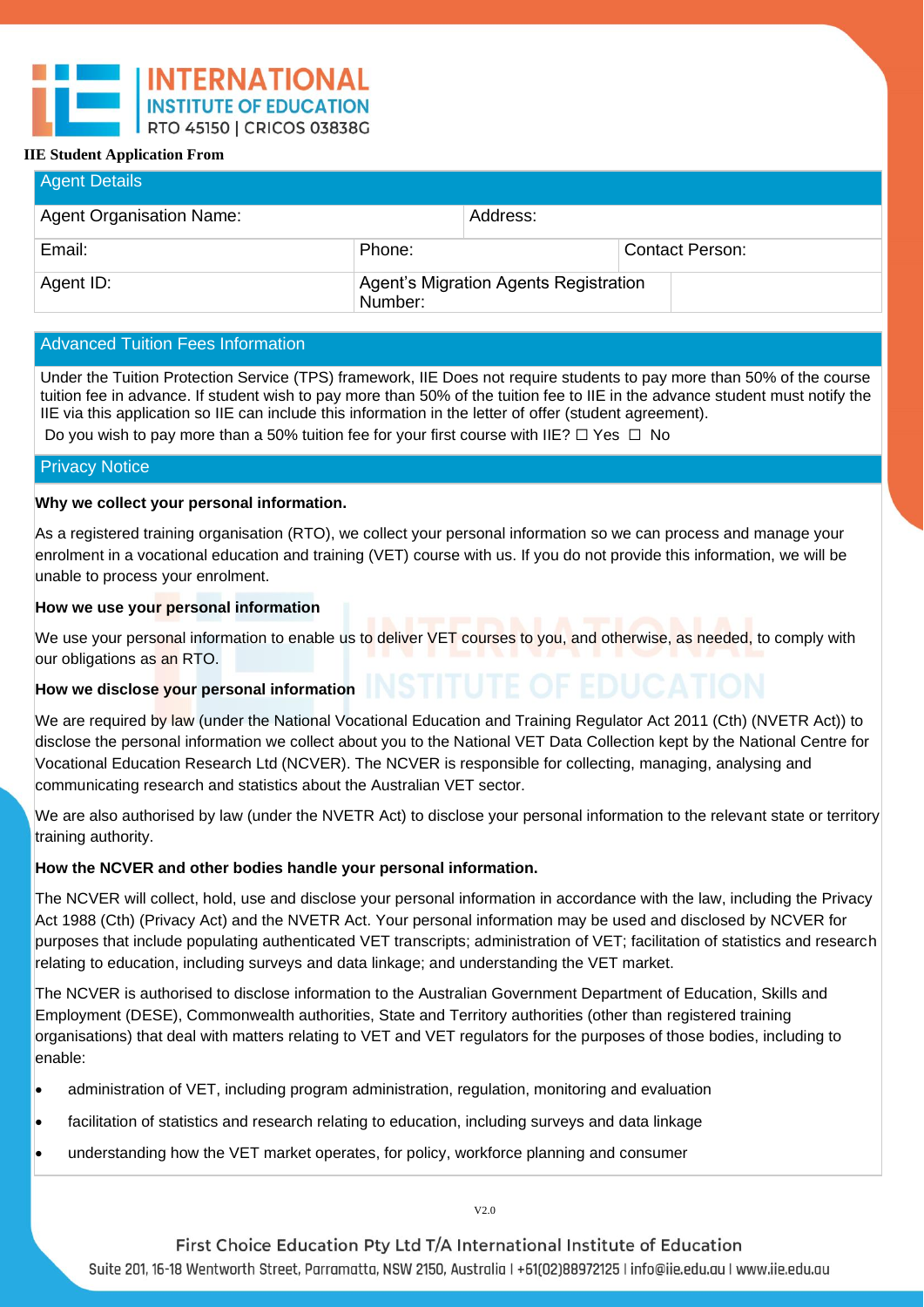# information.

The NCVER may also disclose personal information to persons engaged by NCVER to conduct research on NCVER's behalf.

The NCVER does not intend to disclose your personal information to any overseas recipients. For more information about how the NCVER will handle your personal information please refer to the NCVER's Privacy Policy at [www.ncver.edu.au/privacy](http://www.ncver.edu.au/privacy)

If you would like to seek access to or correct your information, in the first instance, please contact us using the contact details listed below.

DESE is authorised by law, including the Privacy Act and the NVETR Act, to collect, use and disclose your personal information to fulfil specified functions and activities. For more information about how DESE will handle your personal information, please refer to the DESE VET Privacy Notice at https://www.dese.gov.au/national-vet-data/vet-privacy-notice

# **Surveys**

You may receive a student survey which may be run by a government department or an NCVER employee, agent, thirdparty contractor or another authorised agency. Please note you may opt out of the survey at the time of being contacted.

# **Contact information**

At any time, you may contact IIE to:

- request access to your personal information
- correct your personal information
- make a complaint about how your personal information has been handled
- ask a question about this Privacy Notice

[Email: info@iie.edu.au and please see student handbook for our privacy policy at [www.iie.edu.au](http://www.iie.edu.au/) ]

#### **Admission Contact**

International Institute of Education **Admission Department**  Suite 1, Level 2, 16-18 Wentworth Street Parramatta, NSW 2150, Australia Email: [admission@iie.edu.au](mailto:admission@iie.edu.au) [| international@iie.edu.au](mailto:international@iie.edu.au) Tel: +61(02)88972125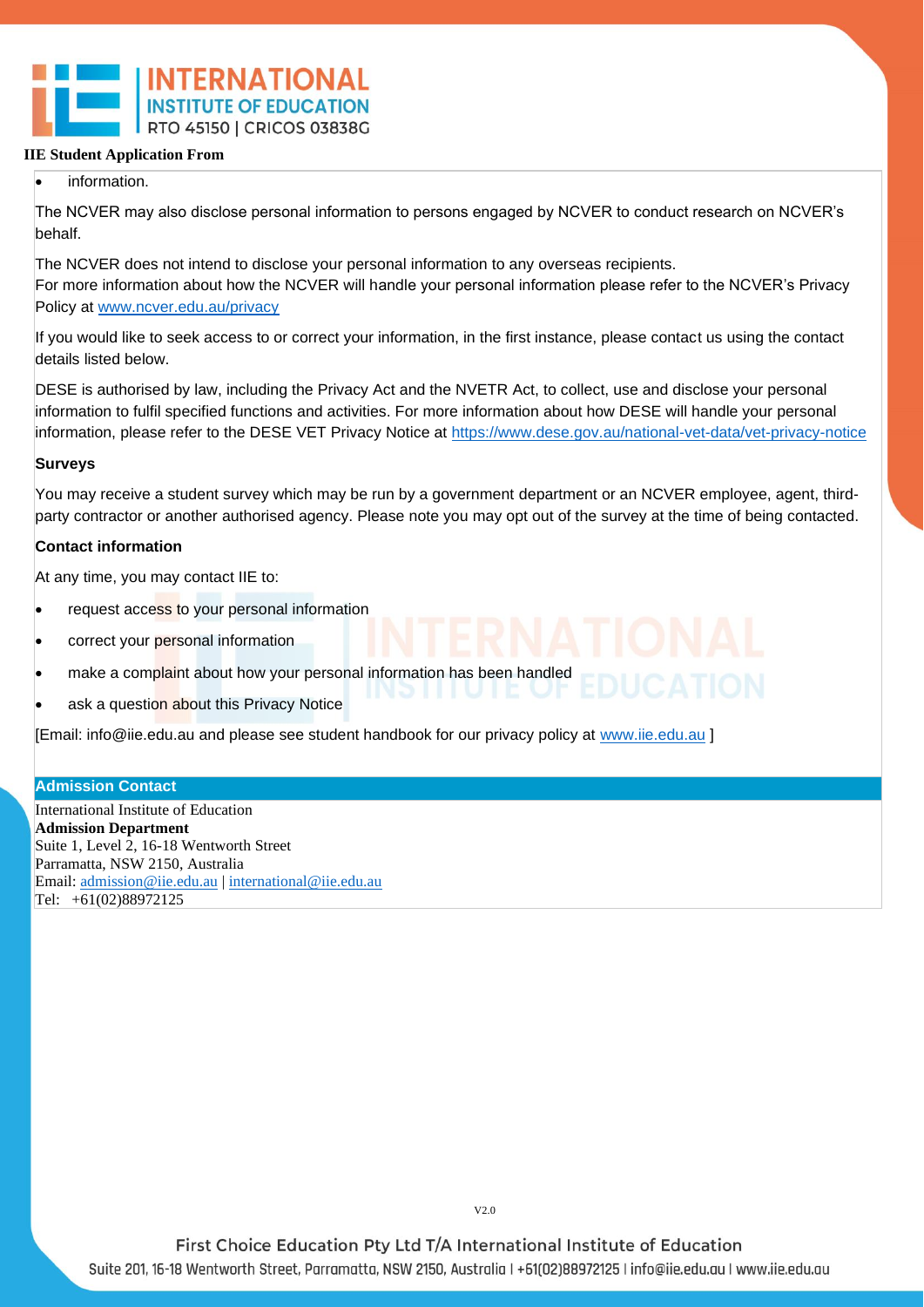#### Student Declaration and Signature

 $\Box$ I declare that the information I have provided to the best of my knowledge is true and correct.

☐I consent to the collection, use, and disclosure of my personal information following the Privacy Notice on page 1. I understand that giving false or incomplete information may lead to the refusal of my application or cancellation of enrolment.

☐I permit the International Institute of Education to obtain official records from an educational institution that I have attended.

 $\Box$ I understand that International Institute of Education collects, stores and uses personal information only to administer prospective, current and graduate student admissions, enrolment and education and that the information collected is confidential and will not be disclosed to third parties without my consent, except to meet government, legal or other regulatory authority requirements.

 $\Box$ I understand that if I have applied through an approved International Institute of Education agent, all correspondence relating to my application will be forwarded to that agent.

☐I understand that any vocational placement undertaken as a part of any of the courses offered at the International Institute of Education will be unpaid.

☐I have read, understood, and agree to abide by the College Refund Policy found in the Student Handbook on the website of the College; [www.iie.edu.au.](http://www.iie.edu.au/)

☐ I understand that IIE may use my name/photograph/image/audio recording/video recording and likeness in all forms and manner ("My Image") for the purposes of advertising, media, social media publicity, publication, general display or for any other institute purposes in whole or in part, including but not limited to publication on internet web sites, broadcasts and any other publications as released to or by IIE ("Publication").I waive any interest that I may have in the copyright to My Image now or at any future time and acknowledge that I am not entitled, nor shall in the future be entitled, to receive any payment or consideration in respect of it and agree to make no claim against IIE for any payments for the Publication of My Image.

☐I have read, understood and agree to abide by the Student Code of Conduct as found in the Student Academic and General Code of Conduct Policy and Procedure and Student Handbook on the website of the College; [www.iie.edu.au](http://www.iie.edu.au/)

☐I understand that by signing this application form, I will be sent a letter(s) of an offer for the International Institute of Education if all admission requirements are met.

☐I agree that on acceptance of enrolment by the International Institute of Education, I must sign and return an Acceptance to my Letter of Offer which will be the contract of Enrolment.

 $\Box$ I agree that I may choose to pay more than 50% of the total tuition fees upfront for the course before I commence the course that is more than 25 weeks. The College can request 100% of the total tuition fees for short courses of 25 weeks or less.

Signature of Applicant:

X

#### Document Checklist

Onshore Students

☐ Completed Application Form ☐ Resume ☐ Certified Copy of Passport ☐ Certified Copy Of Academic Certificates ☐ Qualification Evidence of English Language Test □Visa Copy □OHSC details □Letter of Release (if applicable) International Student Offshore

☐ Completed Application Form ☐ Resume ☐ Certified Copy of Passport ☐ Certified Copy Of Academic Certificates ☐ Qualification Evidence of English Language Test □ Visa Copy □ OHSC details □ Personal Statement □ Proof of Finance IIE will request further Genuine Temporary Entrant Document after assessment by the eligibility of students in the course.